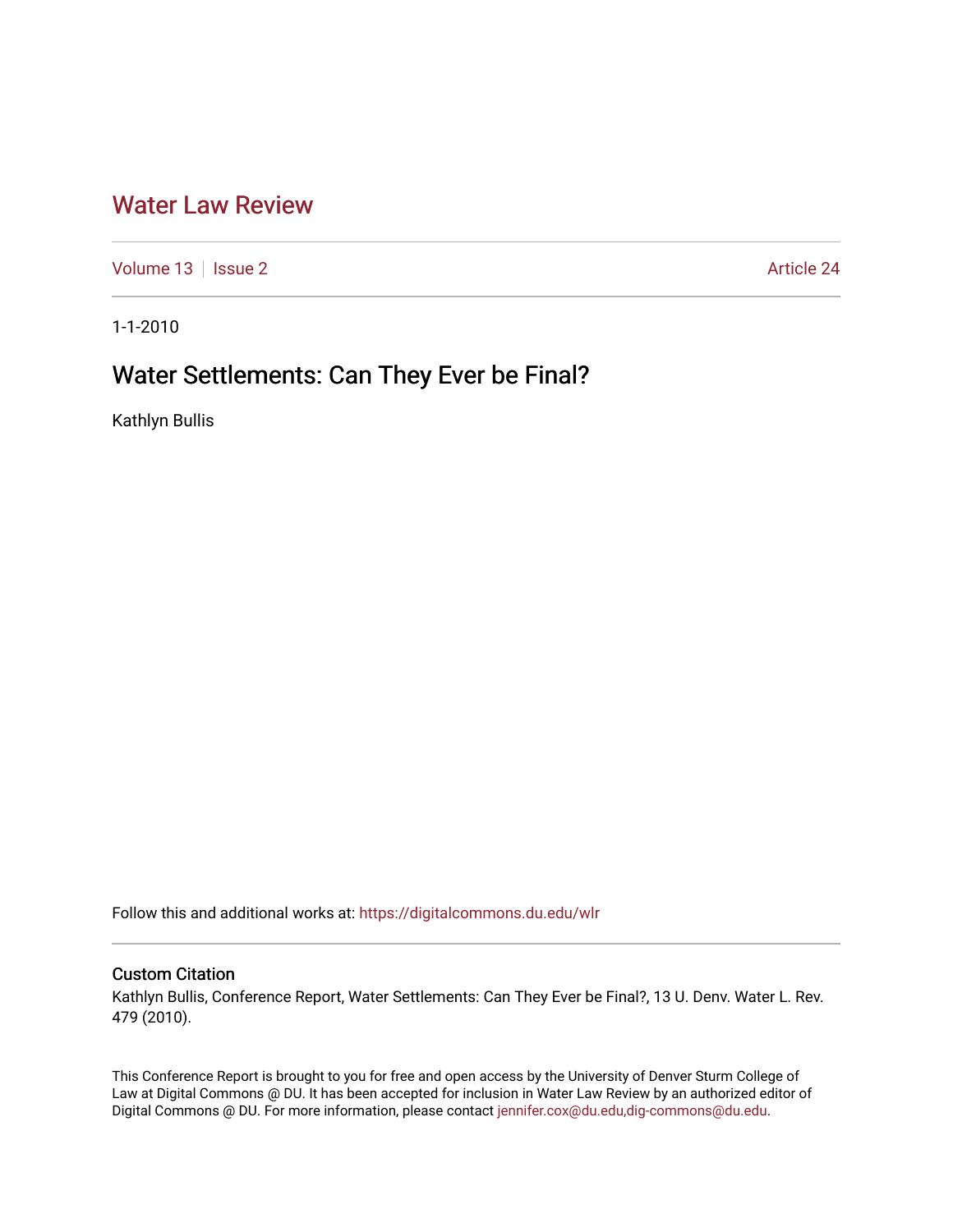be a more prominent strategy in the administrative policy.

Cynthia Koehler, a Senior Consulting Attorney with the Environmental Defense Fund, then spoke regarding her work on the California Bay Delta issue. She synthesized four major points from her experiences working with the federal agencies, which she believed were indicative of how the Obama administration was influencing federal agency work. First, Ms. Koehler stressed a renewed effort in the administration to coordinate federal agencies. Second, the Obama administration is stressing the importance of partnerships and collaboration between federal agencies, stakeholders, and the states. This emphasis on partnership often manifests where federal agencies can provide either financial assistance or technical assistance. Third, the Obama administration is directing agencies to focus on concrete actions, which have broad support. In other words, the administration is directing the agencies to move forward on projects in which the interested parties generally agree upon the outcome. Finally, Ms. interested parties generally agree upon the outcome. Koehler noted that the Obama administration has been avoiding conflict as a tool for resolving water disputes. Ms. Koehler identified this policy as a way of pulling the federal agencies out of the "cycle of conflict." As an example, she noted that in the California Bay Delta dispute, the invasive species issue is much less controversial than other problems. Therefore the federal agencies focus on a resolution on issues that the parties agree upon, instead of only focusing on issues which the parties cannot yet agree upon. As a final point, Ms. Koehler noted that in terms of water policy, the Obama administration has been actively grappling with the water issues; but from a practical perspective, many of the difficult or attenuated decisions within the Obama water policy have yet to be addressed.

*Ryan McLane*

#### WATER SETTLEMENTS: CAN THEY EVER BE FINAL?

Settlement is the preferred method to resolve disputes, especially disputes over water, as it is a shared resource. This panel explored the potential legal and practical challenges that face negotiators in settlement agreements and the issues that settlement implementers encounter, and asked the question: can water settlements ever be final?

Settlement negotiations often begin among water right holders because their adjudication has staggered and the parties want finality or they realize that a settlement agreement will better address their needs of water. Typically, in these cases, after years of settlement negotiations, the final settlement is made public, where it requires legislative action by an Indian Tribe, the State, or the United States Congress. At this point, non-parties often become involved.

Sarah Bond, Assistant Attorney General, began her presentation discussing the necessity of settlements for states who are seeking to participate in federally funded projects, and for states and tribes who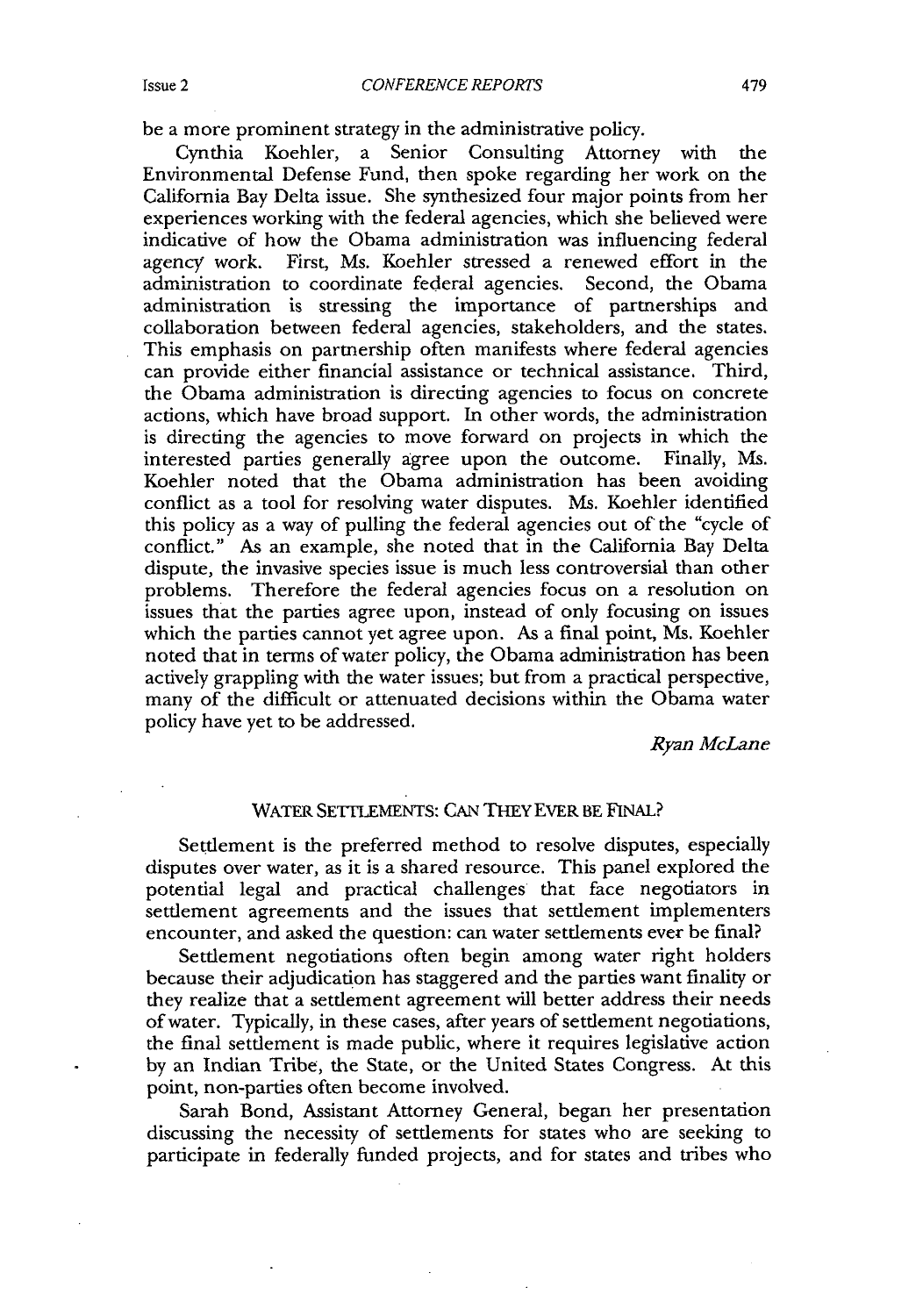are seeking expensive infrastructure for water solutions to reserved water rights claims. She noted that, in the past, the United States has been unwilling to fund water projects unless the involved states and tribes can reach an agreement on the water in the sources.

Bond continued to discuss the history of the Yellowstone River Compact, an interstate stream compact among Montana, Wyoming, and North Dakota, which was approved by the United States. The compact was entered on December 8, 1950, and each state later legislatively ratified the Compact. Montana and Wyoming had been negotiating this settlement for almost twenty years before the Compact was signed, but an agreement always failed because Montana and Wyoming had different ways for implementing prior appropriation.

The current dispute regarding the Yellowstone River Compact is about the pre-Compact rights, which the parties left unquantified. The drought in the early 2000s resulted in Montana believing that its pre-1950 rights were not being satisfied, while Wyoming's post-1950 rights were receiving their water. Montana viewed the Compact as not allowing Wyoming to take such rights, if Montana was not receiving its pre-1950 water. However, Wyoming viewed the legislative history and the lack of specific division of pre-Compact water as indicators that the pre-1950 water rights were essentially excluded.

Bond concluded by discussing how parties' interpretations of compacts can change over time, while the agreements themselves usually remain intact. The United States has supported the development of the nation's water resources and the environmental consequences of building large federal dams. Because of this, Bond seems certain that parties will ultimately settle or comply with the ultimate decisions, whatever they may be.

Melinda Kassen, Director of Trout Unlimited's Western Water Project, explored the alternative of pursuing settlement rather than litigation in the context of water rights in the West. Kassen discussed three projects: the Black Canyon of the Gunnison River Reserved Right, the Chester Dam Hydropower License, and Montana's Forest Service Water Rights Compact.

In 1933, President Hoover designated the Black Canyon of the Gunnison River as a National Monument. In 1999, Congress upgraded the Black Canyon to a National Park. In 2001, the U.S. **filed** an application to quantify and perfect the Black Canyon reserved right. Based on studies, the National Park Service sought year-round base flows, an annual spring peak flow and "shoulder flows" to transition between base and peak. Over 300 parties joined the water court case, many to object to the application, while some Non-Governmental Organizations ("NGOs") filed in support.

However, in 2003 the Department of Interior and the State of Colorado announced that the United States would abandon most of the reserved right. The NGOs saw this as ignoring the ecological needs of the Black Canyon, and they asked the water court to stay proceedings to